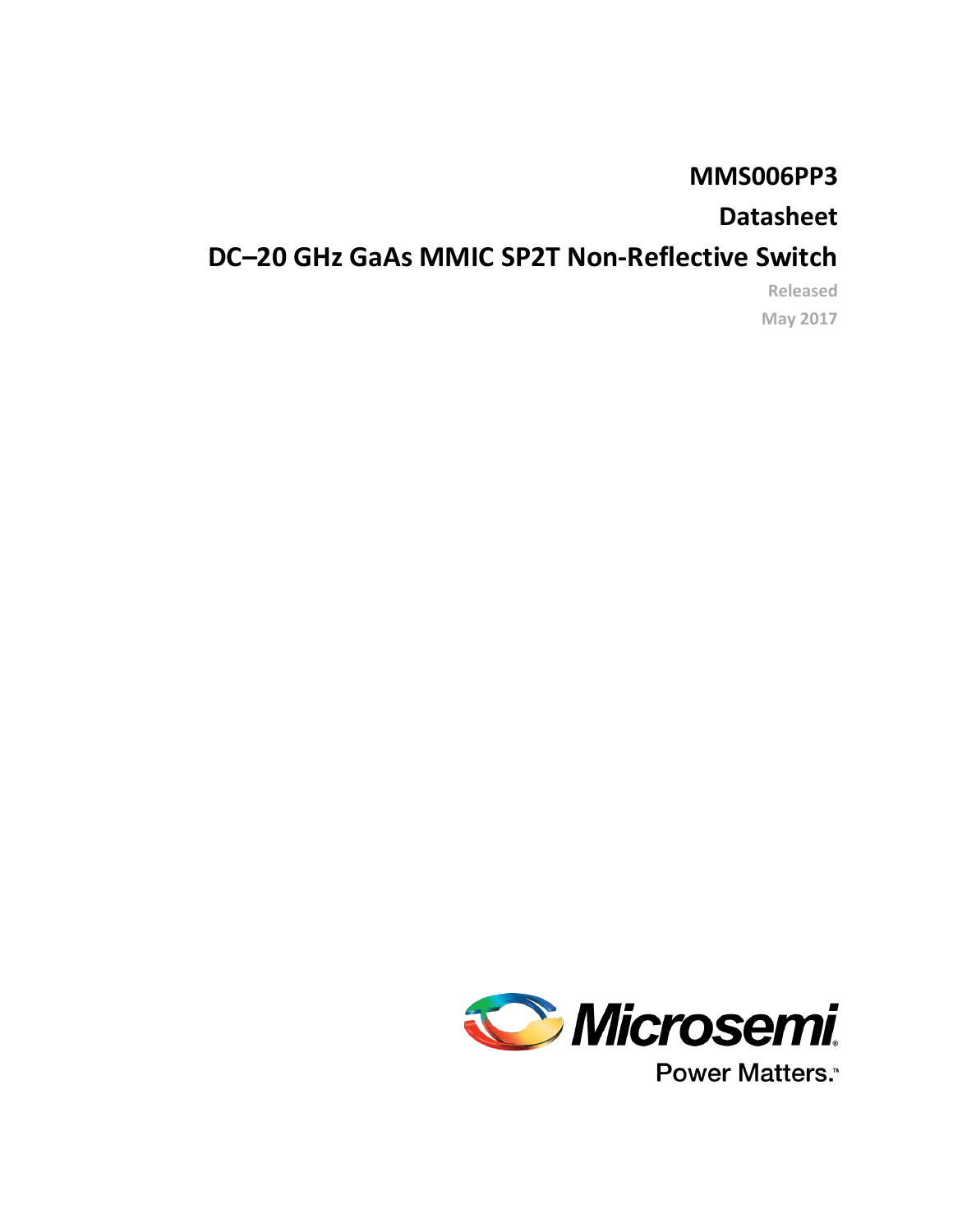

## **Contents**

| 2.1 |  |
|-----|--|
| 2.2 |  |
|     |  |
| 3.1 |  |
| 3.2 |  |
| 3.3 |  |
| 3.4 |  |
| 3.5 |  |
|     |  |
| 4.1 |  |
| 4.2 |  |
| 4.3 |  |
|     |  |
|     |  |
|     |  |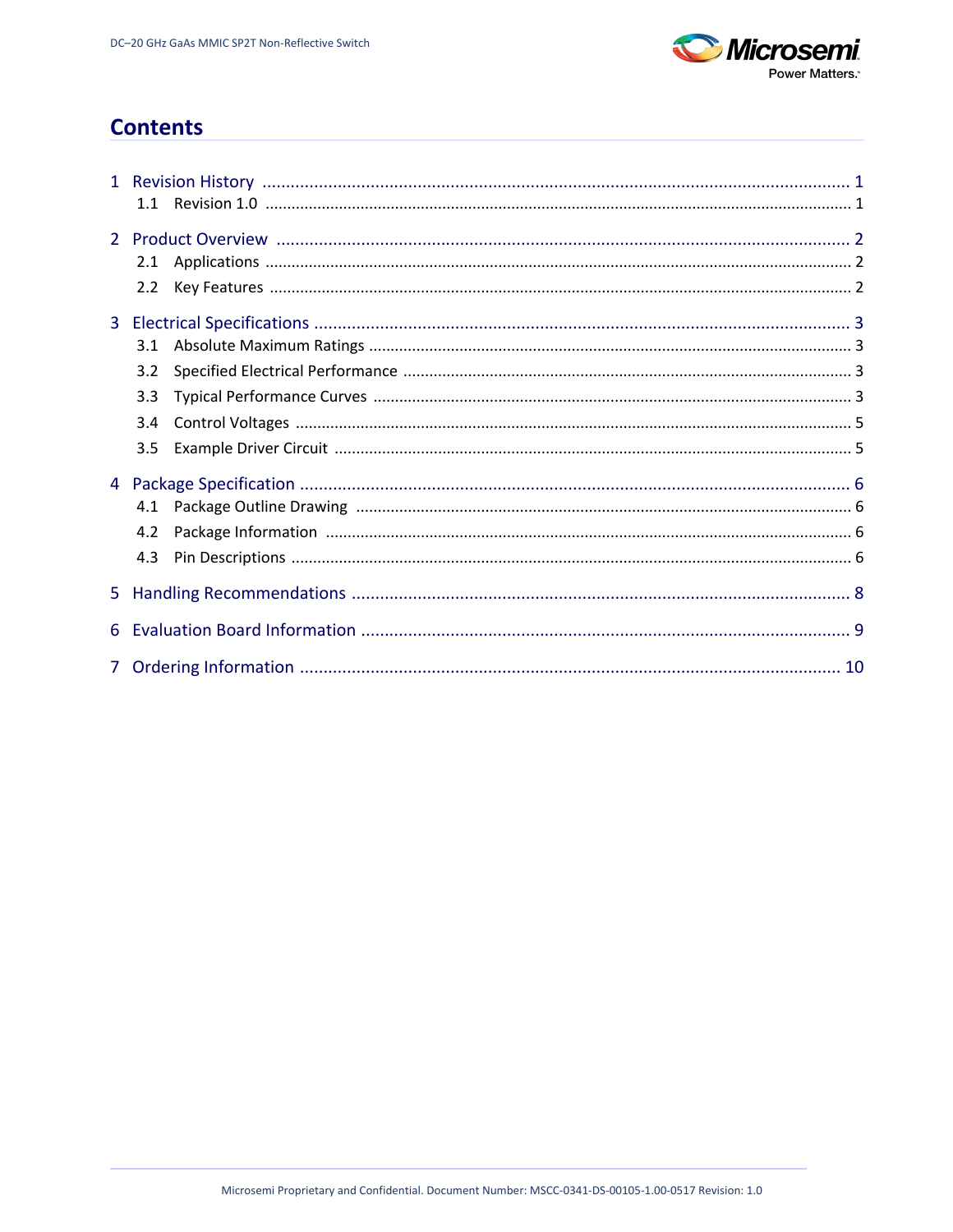

## <span id="page-2-0"></span>**1 Revision History**

The revision history describes the changes that were implemented in the document. The changes are listed by revision, starting with the most current publication.

## <span id="page-2-1"></span>**1.1 Revision 1.0**

Revision 1.0 was published in May 2017. It was the first publication of this document.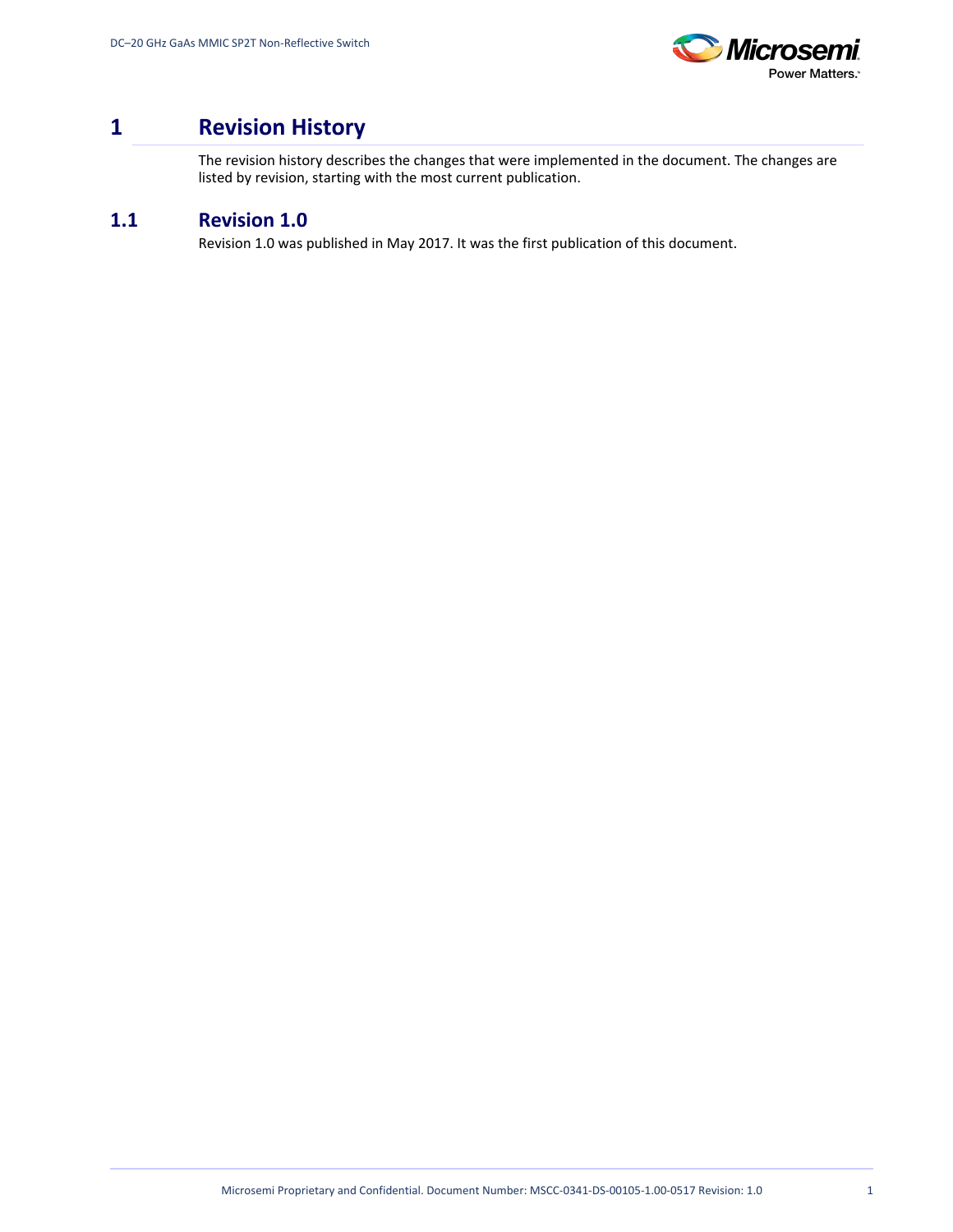

## <span id="page-3-0"></span>**2 Product Overview**

The MMS006PP3 is a DC-to-20 GHz, non-reflective gallium arsenide (GaAs) pseudomorphic highelectron-mobility transistor (pHEMT) single pole double throw (SPDT) monolithic microwave integrated circuit (MMIC) switch in a plastic leadless 3 mm × 3 mm surface-mount package. The switch delivers over 40 dB of isolation across the DC-to-20 GHz band while maintaining a low insertion loss of less than 2.0 dB. Also available in die form as the MMS006AA, the RF ports are internally matched to 50  $\Omega$ , which allows for easy integration into multi-chip modules (MCMs).

The following illustration shows the primary functional diagram of the MMA006PP3 device.

#### **Figure 1 • Functional Diagram**



### <span id="page-3-1"></span>**2.1 Applications**

The MMS006PP3 device is designed for the following applications.

- Test instrumentation
- Military radar, radio, EW, and ECM applications
- $\bullet$ General purpose microwave applications

### <span id="page-3-2"></span>**2.2 Key Features**

The following are key features of the MMS006PP3 device:

- $\bullet$ Non-reflective topology
- $\bullet$ Broadband performance: DC–20 GHz
- $\bullet$ Fast switching: 10 ns
- Low insertion loss: 1.2 dB at 10 GHz  $\bullet$
- $\bullet$ Excellent isolation: 42 dB at 10 GHz
- $\bullet$ Compact 16-lead plastic QFN package: 3 mm × 3 mm × 0.85 mm
- High input P1dB: 25 dBm
- $\bullet$ High input IP3: 43 dBm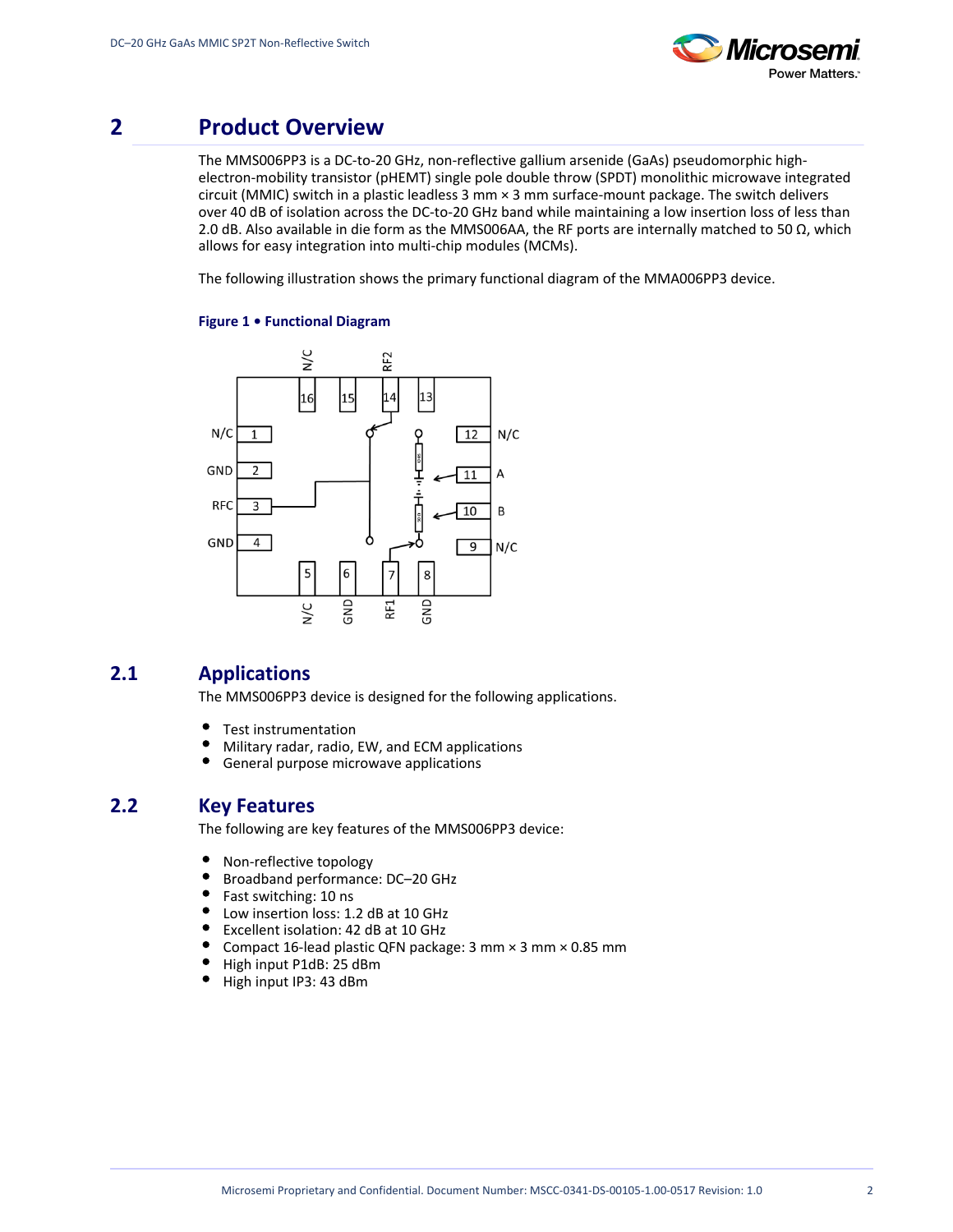

## <span id="page-4-0"></span>**3 Electrical Specifications**

This section details the electrical specifications of the MMS006PP3 device.

### <span id="page-4-1"></span>**3.1 Absolute Maximum Ratings**

The following table lists the absolute maximum ratings of the MMS006PP3 device.

#### **Table 1 • Absolute Maximum Ratings**

| Parameter                                | Rating                |
|------------------------------------------|-----------------------|
| Storage temperature                      | –65 °C to 150 °C      |
| Operating temperature                    | $-40$ °C to 85 °C     |
| Control voltage range (CTLA/CTLB)        | $0.5$ V to $-7.5$ VDC |
| RF input power                           | $30$ dBm              |
| Hot switching power                      | 7 dBm                 |
| Channel temperature                      | 150 °C                |
| Thermal resistance (insertion loss path) | 100 °C/W              |
| Thermal resistance (terminated path)     | 180 °C/W              |
| <b>ESD sensitivity (HBM)</b>             | Class 1A              |

## <span id="page-4-2"></span>**3.2 Specified Electrical Performance**

The following table lists the specified electrical performance of the MMS006PP3 device at 25 °C, where VCONTROL (CTLA/CTLB) is 0 V, -5 V. The system is 50 Ω.

#### **Table 2 • Specified Electrical Performance**

| Parameter                              | Frequency                                           | Min | Typ   | Max  | Unit |
|----------------------------------------|-----------------------------------------------------|-----|-------|------|------|
| Operational frequency                  |                                                     | DC  |       | 20   | GHz  |
| range                                  |                                                     |     |       |      |      |
| Insertion loss (all states)            | DC-20 GHz                                           |     | 2.0   | 2.25 | dB   |
| Return loss (on state)                 | $DC-20$ GHz                                         |     | $-10$ |      | dB   |
| Isolation                              | DC-20 GHz                                           | 35  | 40    |      | dB   |
| TRISE, TFALL                           | DC-20 GHz (10% to 90% and 90% to 10% RF)            |     | 10    |      | ns   |
| TON, TOFF                              | DC-20 GHz (50% control to 90% RF and 50% control to |     | 10    |      | ns   |
|                                        | 90% RF)                                             |     |       |      |      |
| Input power for P1 dB                  | 1 GHz-20 GHz                                        |     | 25    |      | dBm  |
| Input third order intercept<br>(IIIP3) | 2 GHz-20 GHz (two-tone input power, 7 dBm/tone)     |     | 43    |      | dBm  |

## <span id="page-4-3"></span>**3.3 Typical Performance Curves**

The following graphs show the typical performance curves of the MMS006PP3 device.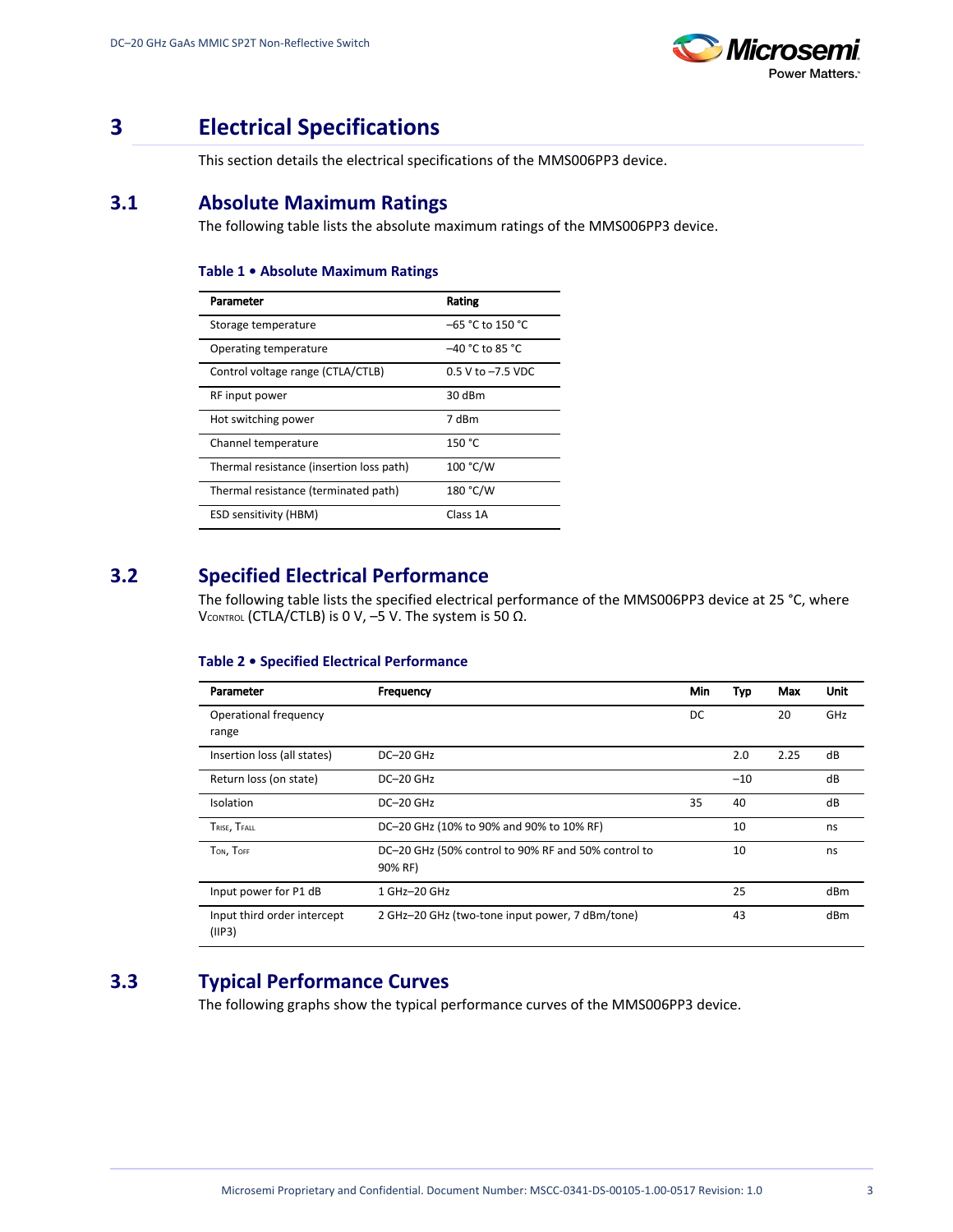

**Figure 2 • Insertion Loss vs. Temperature Figure 3 • Isolation**













**Figure 6 • Input Third Order Intercept Point**

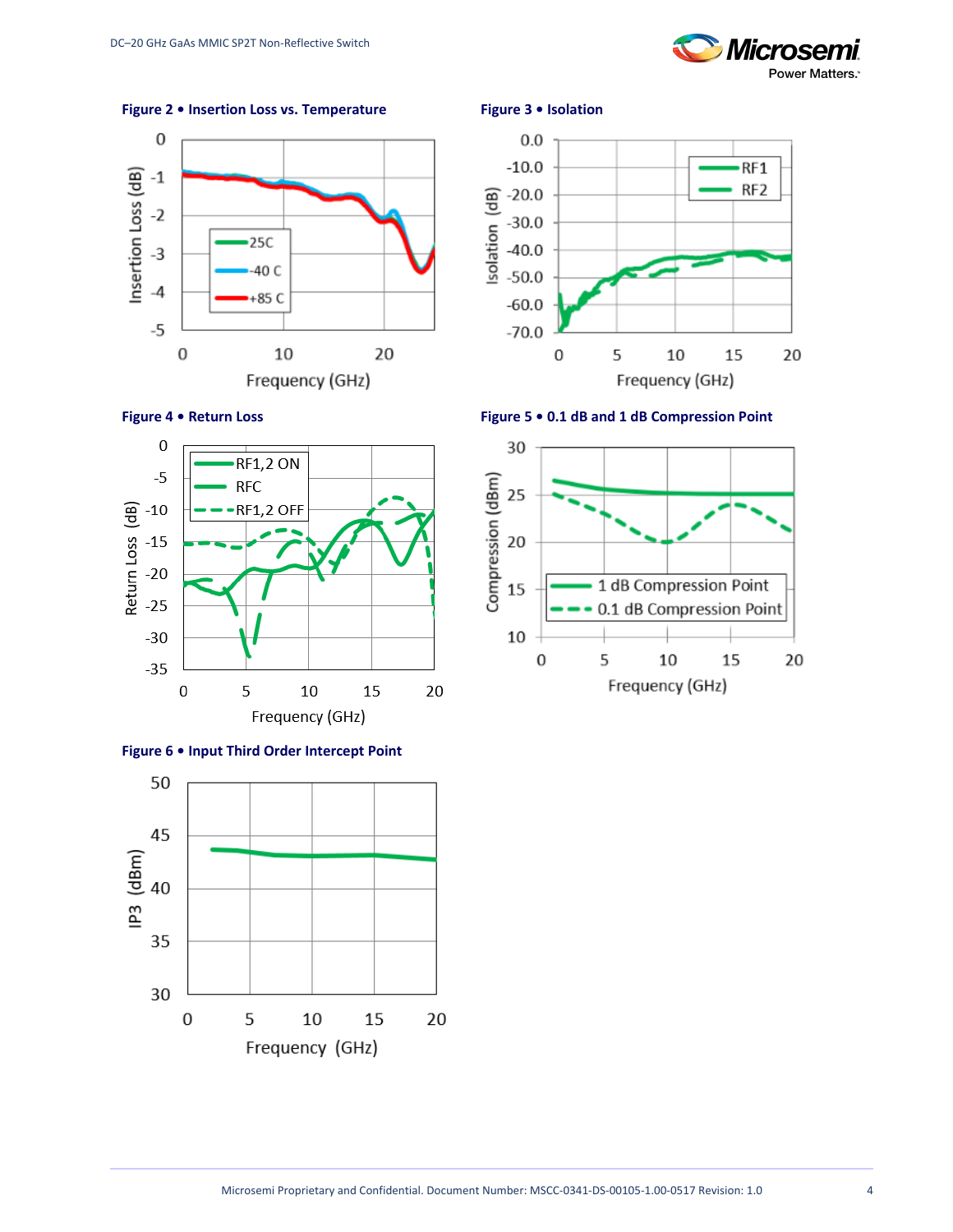

### <span id="page-6-2"></span><span id="page-6-0"></span>**3.4 Control Voltages**

The following tables list the control voltages of the MMS006PP3 device.

#### **Table 3 • Switch Control Truth Table**

| <b>Control Input A</b> | <b>Control Input B</b> | <b>Signal Path Condition:</b><br><b>RF Common to RF1</b> | <b>Signal Path Condition:</b><br><b>RF Common to RF2</b> |
|------------------------|------------------------|----------------------------------------------------------|----------------------------------------------------------|
| High                   | Low                    | On                                                       | Off                                                      |
| Low                    | High                   | Off                                                      | On                                                       |

#### **Table 4 • Digital Control Voltages**

| State | <b>Bias Condition</b> |
|-------|-----------------------|
| Low   | $-3V$ to $0V$         |
| High  | $-5.0$ V to $-4.2$ V  |

### <span id="page-6-3"></span><span id="page-6-1"></span>**3.5 Example Driver Circuit**

The following illustration shows an example of a possible control voltage driver circuit.

#### **Figure 7 • Driver Circuit Example**

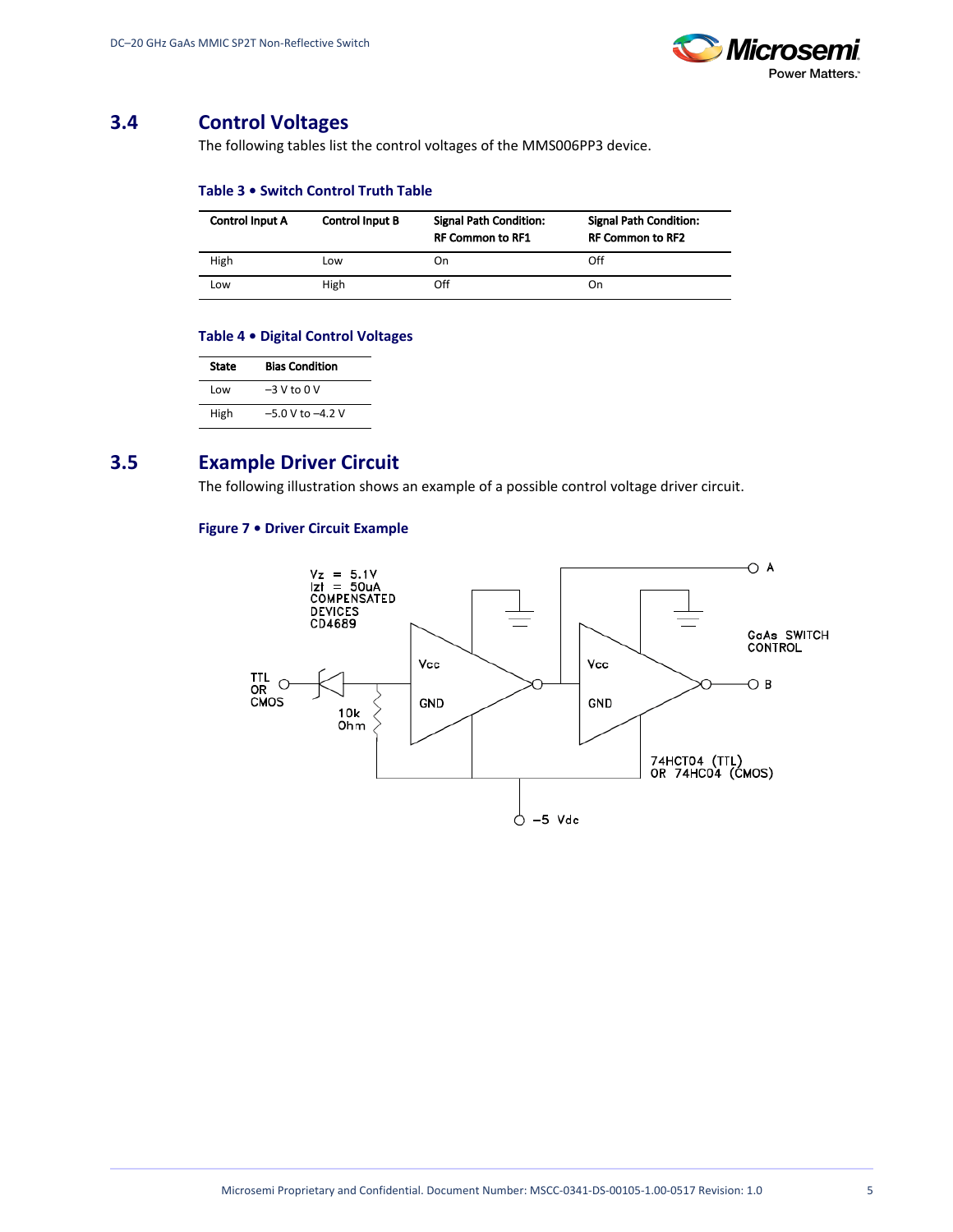

## <span id="page-7-0"></span>**4 Package Specification**

This section details the package specifications of the MMS006PP3 device.

### <span id="page-7-1"></span>**4.1 Package Outline Drawing**

The following illustration shows the package outline of the MMS006PP3 device. Dimensions are in millimeters [inches].

#### **Figure 8 • Package Outline**



### <span id="page-7-2"></span>**4.2 Package Information**

The following table lists the package information for the MMS006PP3 device. For additional packaging information, contact your Microsemi sales representative.

#### **Table 5 • Package Information**

| <b>Part Number</b> | Package Body Material               | <b>Lead Finish</b> | <b>MSL Rating</b> | <b>Package Marking</b> |
|--------------------|-------------------------------------|--------------------|-------------------|------------------------|
| MMS006PP3          | Low-stress injection molded plastic | 100% matte Sn      | TBD               | <b>MMS</b>             |
|                    |                                     |                    |                   | 006                    |
|                    |                                     |                    |                   | <b>WWVV</b>            |

### <span id="page-7-3"></span>**4.3 Pin Descriptions**

The following table describes the pins of the MMS006PP3 device.

#### **Table 6 • Pin Description Information**

| <b>Pin Number</b>     | Pin Name                     | <b>Description</b>                                                                                                                |
|-----------------------|------------------------------|-----------------------------------------------------------------------------------------------------------------------------------|
| 1, 5, 9, 12,<br>16    | N/C                          | These pins should be connected to PCB RF ground to maximize isolation.                                                            |
| 2, 4, 6, 8,<br>13, 15 | <b>GND</b>                   | Package bottom has an exposed metal paddle that must be connected to PCB RF ground.                                               |
| 3, 7, 14              | RFC, RF1,<br>RF <sub>2</sub> | This pin is DC-coupled and matched to 50 $\Omega$ . Blocking capacitors are required if RF line<br>potential is not equal to 0 V. |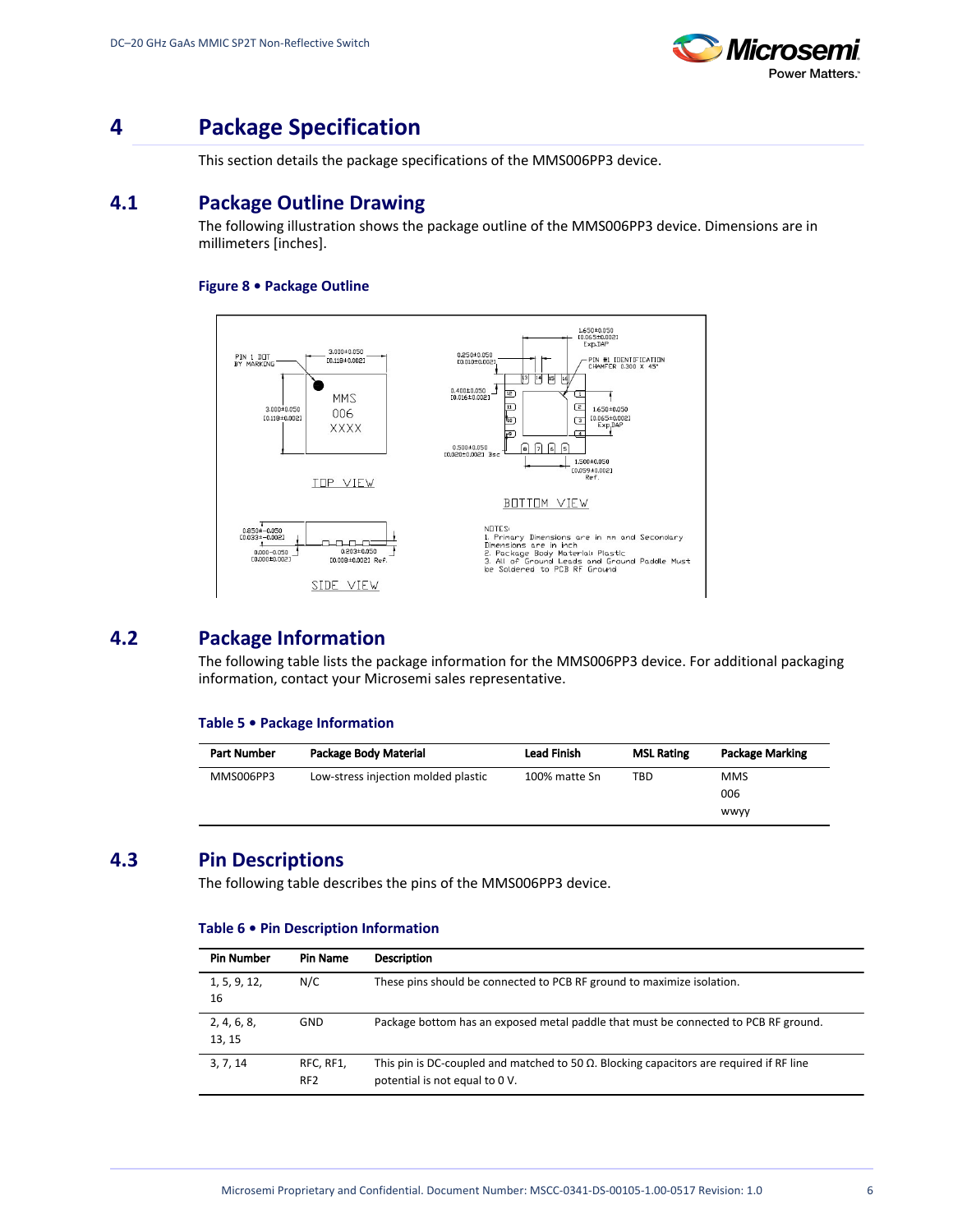

| <b>Pin Number</b>  | <b>Pin Name</b>     | <b>Description</b>                                                                                     |
|--------------------|---------------------|--------------------------------------------------------------------------------------------------------|
| 10                 | <b>CTLB</b>         | For details, see Switch Control Truth Table (see page 5) and Digital Control Voltages (see<br>page 5). |
| 11                 | <b>CTLA</b>         | For details, see Switch Control Truth Table (see page 5) and Digital Control Voltages (see<br>page 5). |
| Backside<br>paddle | RF/DC<br><b>GND</b> | RF/DC ground.                                                                                          |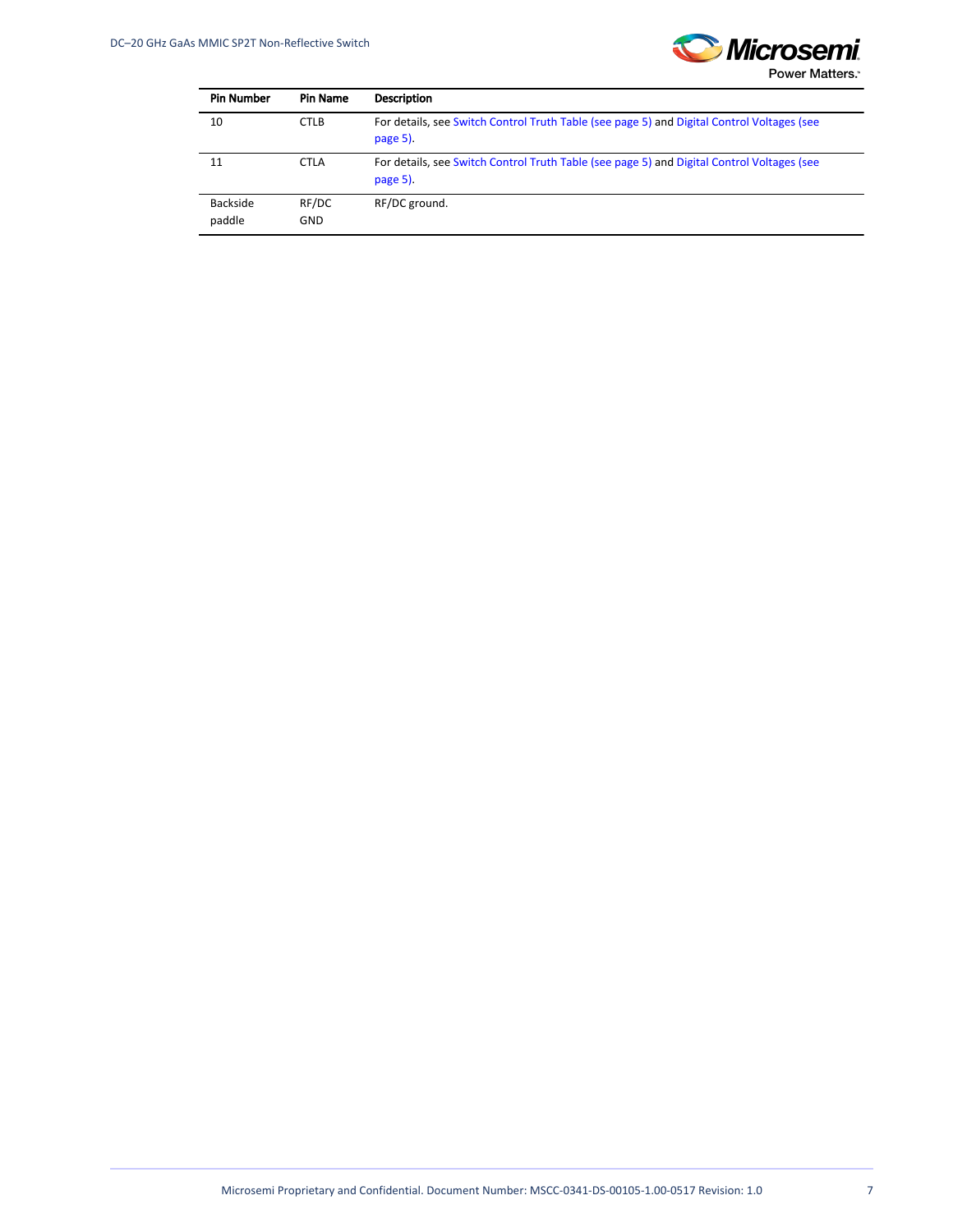

## <span id="page-9-0"></span>**5 Handling Recommendations**

Gallium arsenide integrated circuits are sensitive to electrostatic discharge (ESD) and can be damaged by static electricity. It is recommended to follow all procedures and guidelines outlined in the Microsemi application note [AN01 GaAs MMIC Handling and Die Attach Recommendations](http://www.microsemi.com/document-portal/doc_view/133886-mm-app-0001-die-handling-application-note).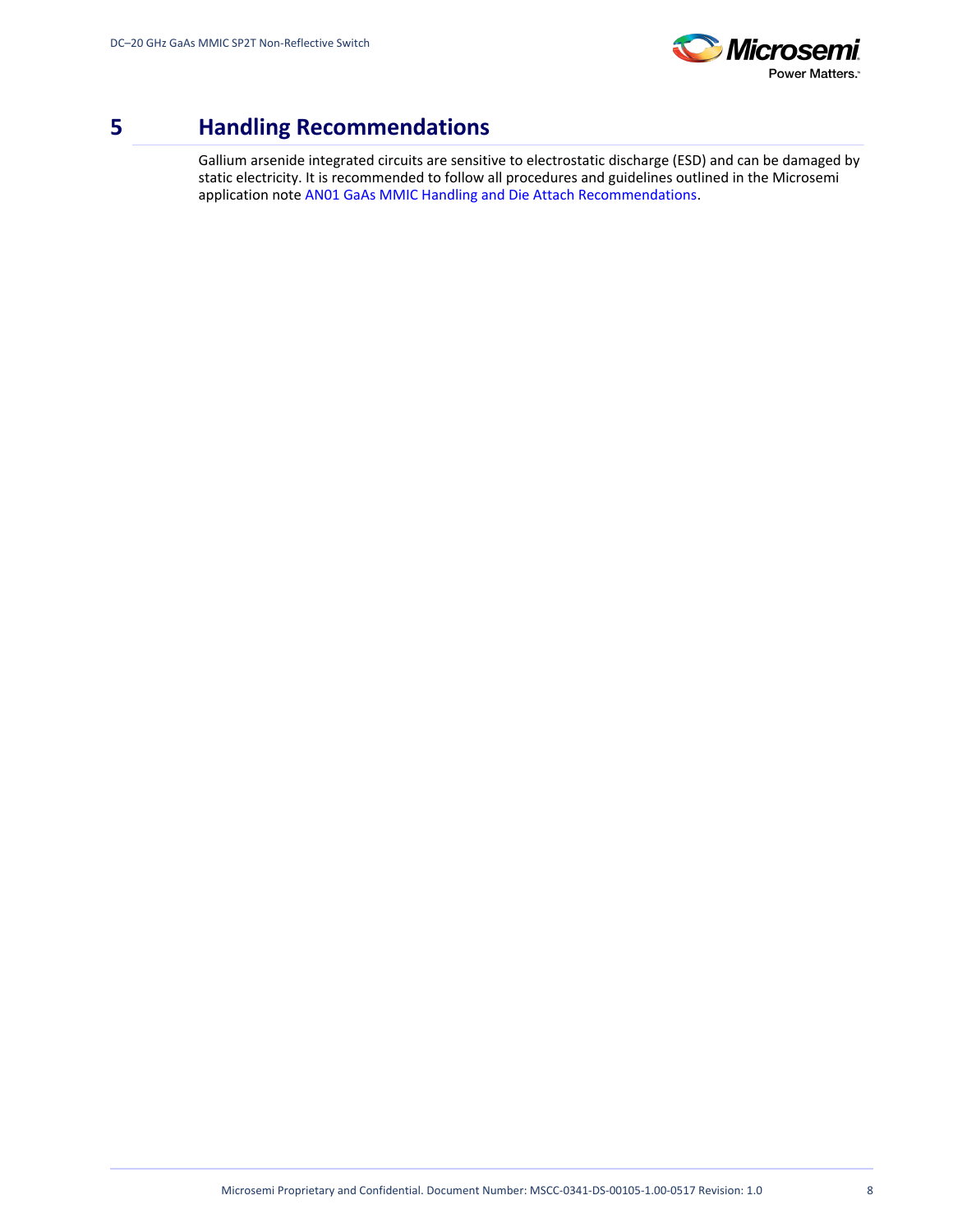

## <span id="page-10-0"></span>**6 Evaluation Board Information**

The circuit board used in the application should be generated with proper RF circuit design techniques. Signal lines at the RF port should have 50 Ω impedance and the package ground leads and backside ground paddle should be connected directly to the ground plane as shown (or similar).

#### **Figure 9 • Evaluation Board**



#### **Table 7 • Materials for Evaluation PCB MMS006PP3E**

| Item                            | <b>Description</b>                                          |
|---------------------------------|-------------------------------------------------------------|
| J1, J2, RFC, RF1, RF2           | Amphenol end launch SMA RF connector. P/N: 132255RP         |
| 13                              | Surface mount header pin. P/N: 95278-102-04LF for A, B, GND |
| R <sub>1</sub> , R <sub>2</sub> | 100 $\Omega$ resistor, 0603 package                         |
| U1                              | MMS006PP3                                                   |
| PCB <sup>1</sup>                | Evaluation PCB: 1.29 inches x 1.55 inches                   |

1 Circuit board material: Rogers 4350.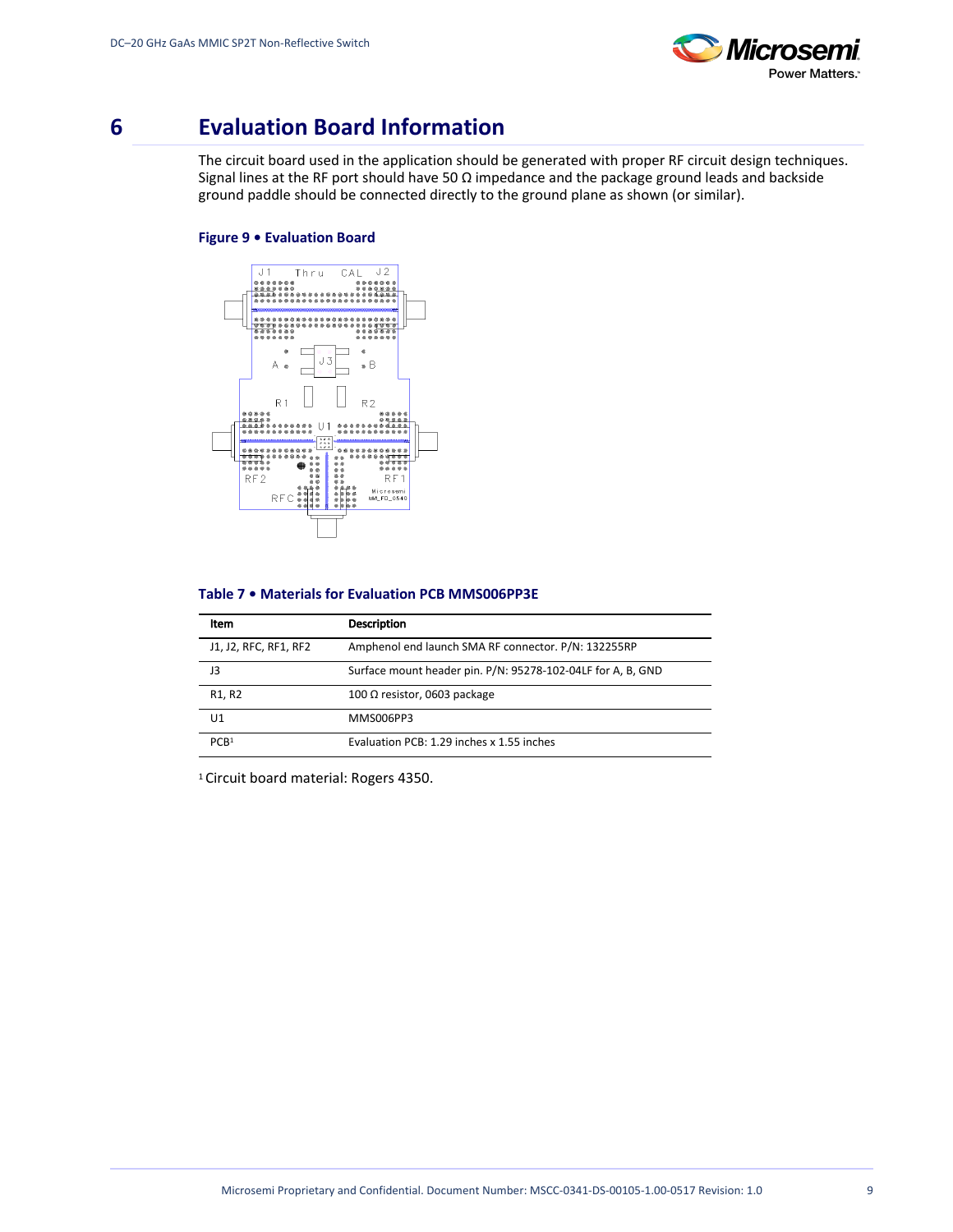

# <span id="page-11-0"></span>**7 Ordering Information**

The following table lists the ordering information for the MMS006PP3 device.

#### **Table 8 • Ordering Information**

| Part Number | Package                         |
|-------------|---------------------------------|
| MMS006PP3   | 3 mm × 3 mm plastic QFN package |
| MMS006PP3E  | Evaluation board for MMS006PP3  |